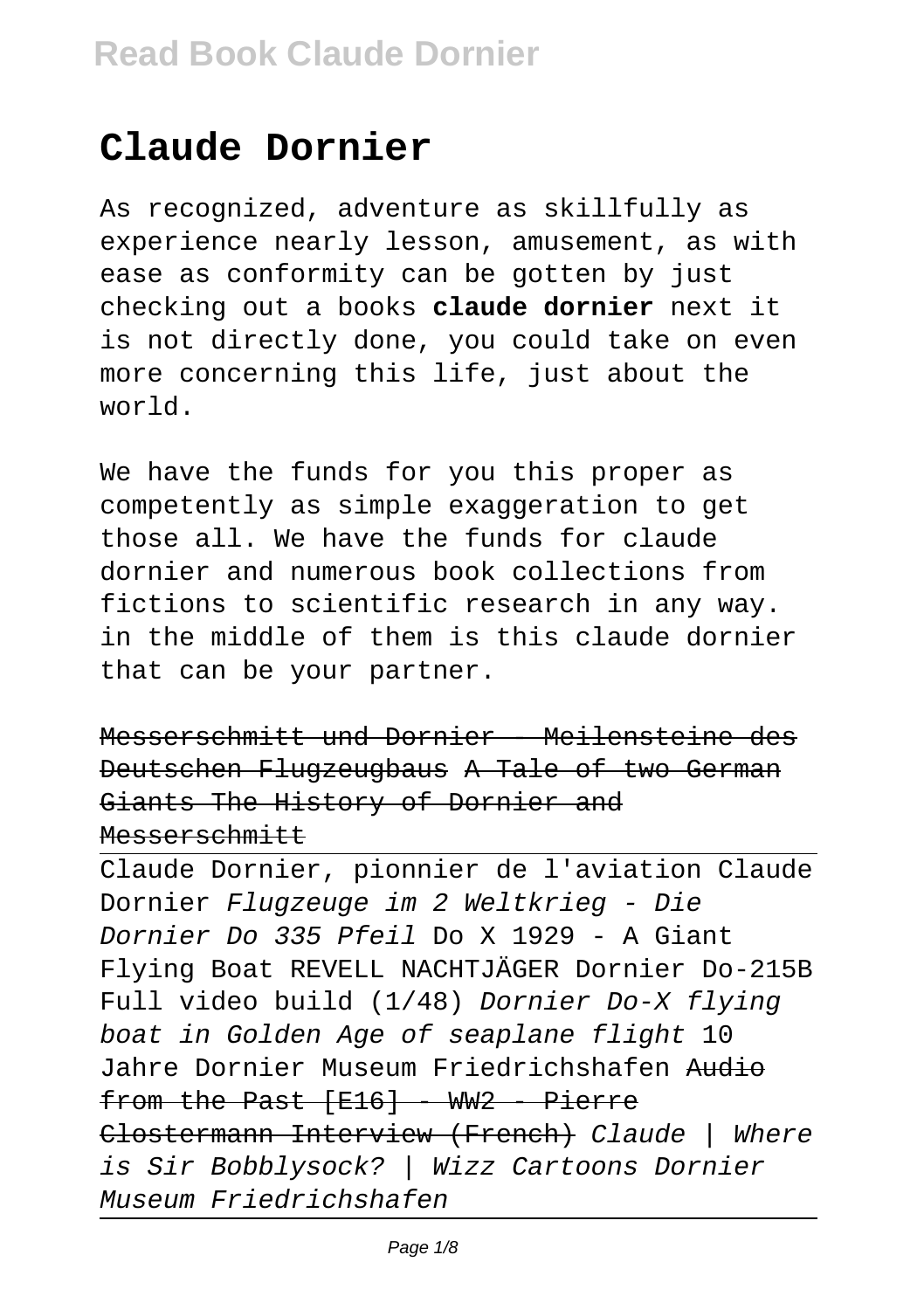GIGANTIC RC SCALE FLYING BOAT DORNIER DO X / Faszination Modellbau Friedrichshafen 2016 Dornier Do 335 Pfeil (Arrow) - fastest piston engine fighter of WW2 Dornier Do. 335 - Hitler's Steel Arrow Michael Bräuer Dornier DO-X 1929 giant flying boat with 12x 10ccm O.S Motors Luxury Dornier 328 **HK's Models 1/32 Dornier Pfeil Build (Part Three)** ???????????? ??-200 ?????????????? 2010 ????? 1 ??????? RF-32768 21512 MiG-21 F13 Luftstreitkräfte der Nationalen Volksarmee 1/72 Revell scale model Full Video Build **Operation Backfire - A4 V2 German Rocket Documentary von Braun** Flying with a GERMAN plane! Sun Air Dornier 328JET | Düsseldorf - Friedrichshafen Good Morning! | Claude | Official Disney Channel Africa Friedrichshafen am Bodensee - Claude Dornier Museum Pionier Luftfahrt Raumfahrt Historic Aircroft Claude | Happy Moments With Sir Bobbly Sock | Wizz Cartoons **Claude | The Tango Quick Step | Wizz Cartoons** Claude Dornier says: Tanks should group up when capping for best results Die Anfänge von Claude Dornier A Workshop on Web Scrapping in Bangla using Python || Easy Ever || ???? ???? ????? ????????? ???????? Claude Dornier Claude (Claudius) Honoré Désiré Dornier (born in Kempten im Allgäu on 14 May 1884 – 5 December 1969) was a German airplane designer and founder of Dornier GmbH. His notable designs include the 12-engine Dornier Do X flying boat, for decades the world's largest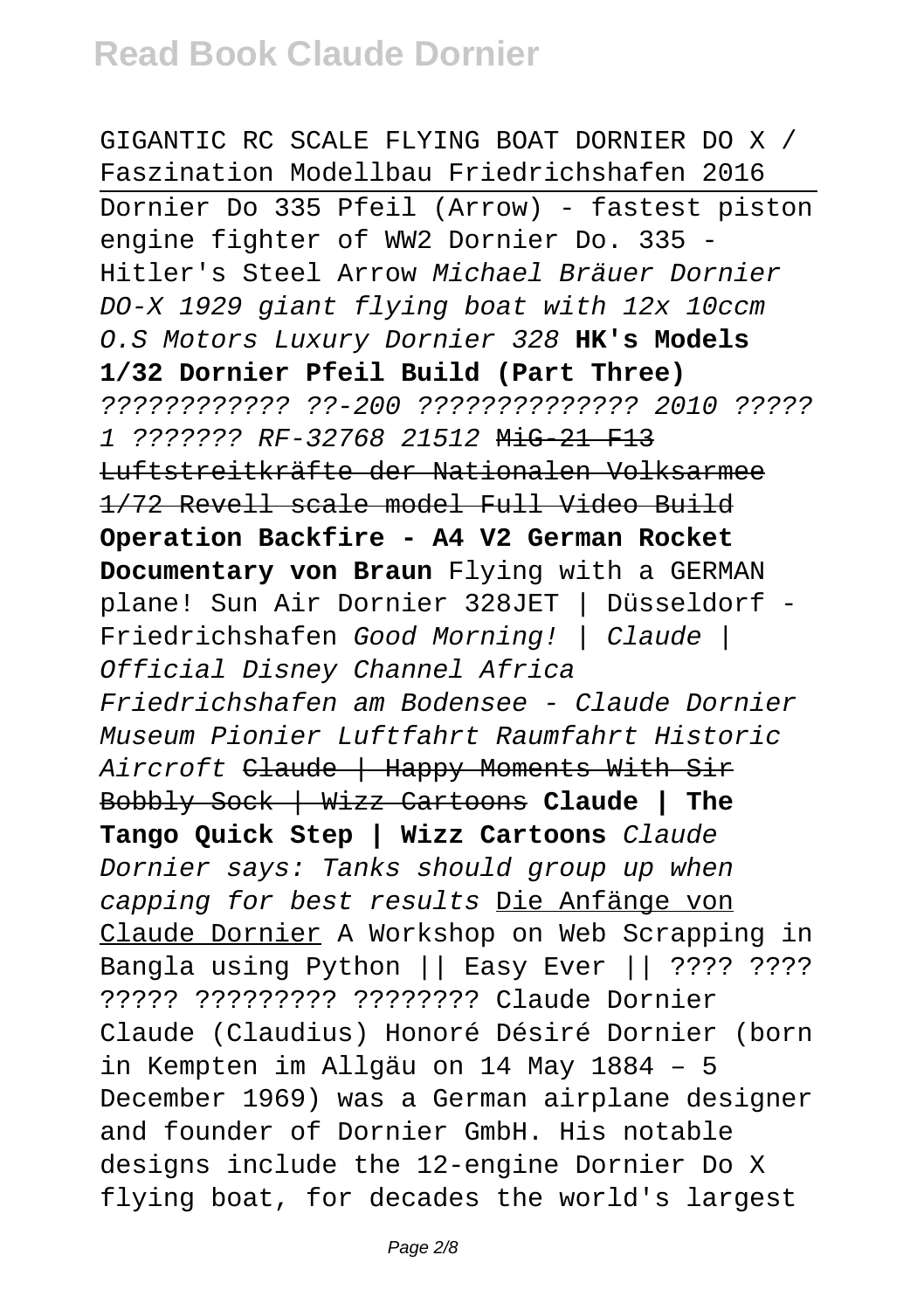and most powerful airplane.

Claude Dornier - Wikipedia Claude Honoré Desiré Dornier was born on 14 May 1884 in Kempten, Germany. After receiving a degree in mechanical engineering, he began his career at Luftschiffbau Zeppelin GmbH in 1910. While there, he developed a rotating hall for air ships. Count Zeppelin recognised and supported Dornier's talent immediately.

Claude Dornier | Dornier Museum Friedrichshafen Claudius Dornier, English Claude Dornier, (born May 14, 1884, Kempten, Bavaria [Germany]—died December 5, 1969, Zug, Switzerland), pioneer German aircraft designer and builder.

Claudius Dornier | German engineer | Britannica Dornier, Claude Honoré Desiré "Claudius", born on 14-05-1884 in Kempten, was a German airplane builder and founder of Dornier GmbH. His legacy remains in the few aircraft named after him, including the Dornier Do 18 and the 12-engine Dornier Do X flying boat, for decades the world's largest and most powerful airplane.

Dornier, Claude Honoré Desiré "Claudius" - WW2 Gravestone Prof. Claude Dornier Start / Career. You know where you want to go, we know how you can get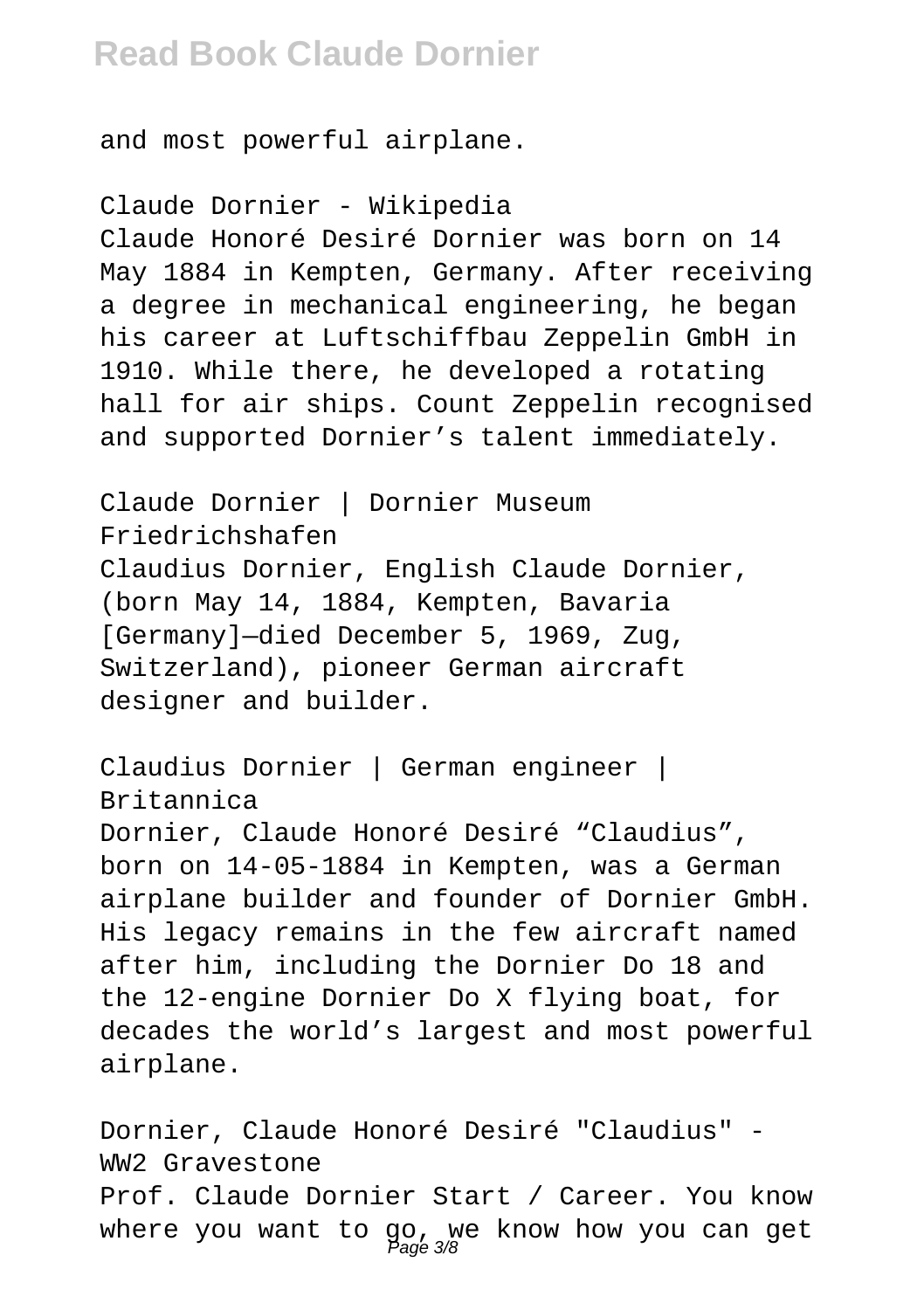there! Are you looking for a new challenge but haven't yet found anything that suits you? Then look no further than the Dornier Group GmbH careers page, where you'll find a vast choice of exciting job offers and a wealth of information about working at Dornier Group. We look forward to you dropping ...

Career - Dornier Group Prof. Dr. Claude Dornier took up a position with Graf Ferdinand von Zeppelin in 1910. There, he developed the world's first allmetal aircraft and seaplanes. His legendary Dornier "Wal" made its maiden flight in 1922 and earned its place as the most successful seaplane of the Twenties and Thirties.

Company profile - Lindauer DORNIER GmbH Die Geschichte der Dornier Consulting International GmbH ist sehr eng mit ihrem Gründer Claude Dornier (1884-1969) verbunden, der insbesondere durch die Entwicklung und Konstruktion der Flugboot-Familie vom Typ Wal und des Flugschiffes Do X die Luftfahrtindustrie in Deutschland bis zur Mitte des 20.

Homepage - Dornier Consulting Dornier Flugzeugwerke was a German aircraft manufacturer founded in Friedrichshafen in 1914 by Claude Dornier. Over the course of its long lifespan, the company produced many designs for both the civil and military<br>Page 4/8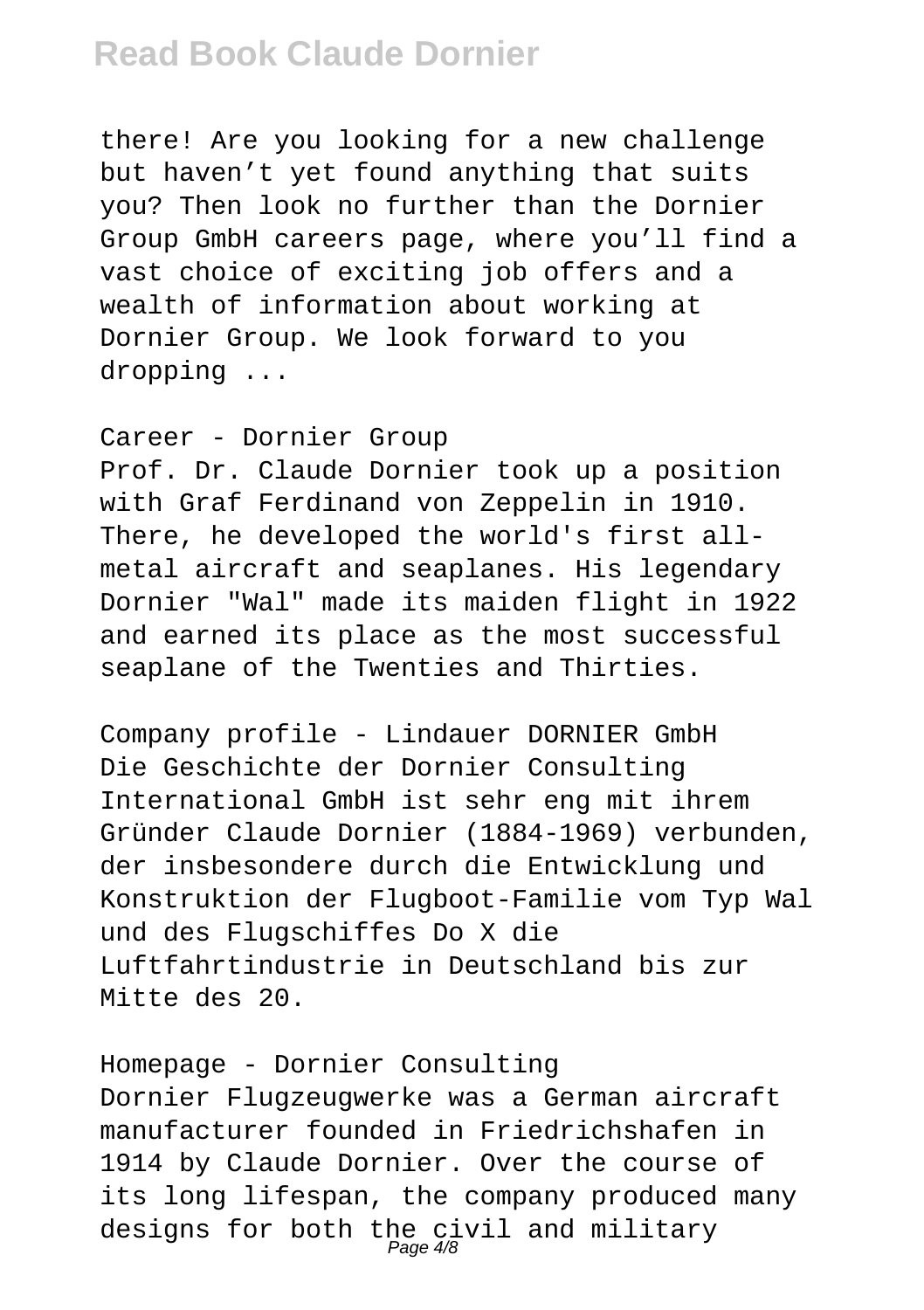markets.

Dornier Flugzeugwerke - Wikipedia Claude Honoré Désiré Dornier (\* 14.Mai 1884 in Kempten (Allgäu); † 5. Dezember 1969 in Zug, Schweiz) war ein deutscher Flugzeugkonstrukteur.Wegen seines französischen Vaters war er zunächst französischer Staatsbürger. 1913 wurde er auf ausdrücklichen Wunsch von Graf Zeppelin in Württemberg eingebürgert, behielt daneben aber seine französische Staatsbürgerschaft.

Claude Dornier – Wikipedia The museum with the look of an aircraft hangar is home to almost 400 exhibits on 6,000 square metres. The exhibits include 12 original aircraft, seven full-scale aerospace exhibits, and two full-scale aircraft replicas: the Dornier Merkur and Dornier Wal. Pioneer spirit you can touch: for technology enthusiasts, history buffs, and aviation fans ...

Dornier Museum Friedrichshafen: The aerospace museum at ...

1910 - Founded by Claude Dornier as Zeppelin station Lindau GmbH; 1923 - Claude Dornier Hauptgesellschafter der ZWL, based in Manzell on Lake Constance (now Friedrichshafen); 1938 - Dornier-Werke GmbH; 1966 - Dornier GmbH; factories in Bavaria located at Neuaubing and Oberpfaffenhofen, and in Wismar with the North German Dornier-Werke GmbH; 1985 -<br>Page 5/8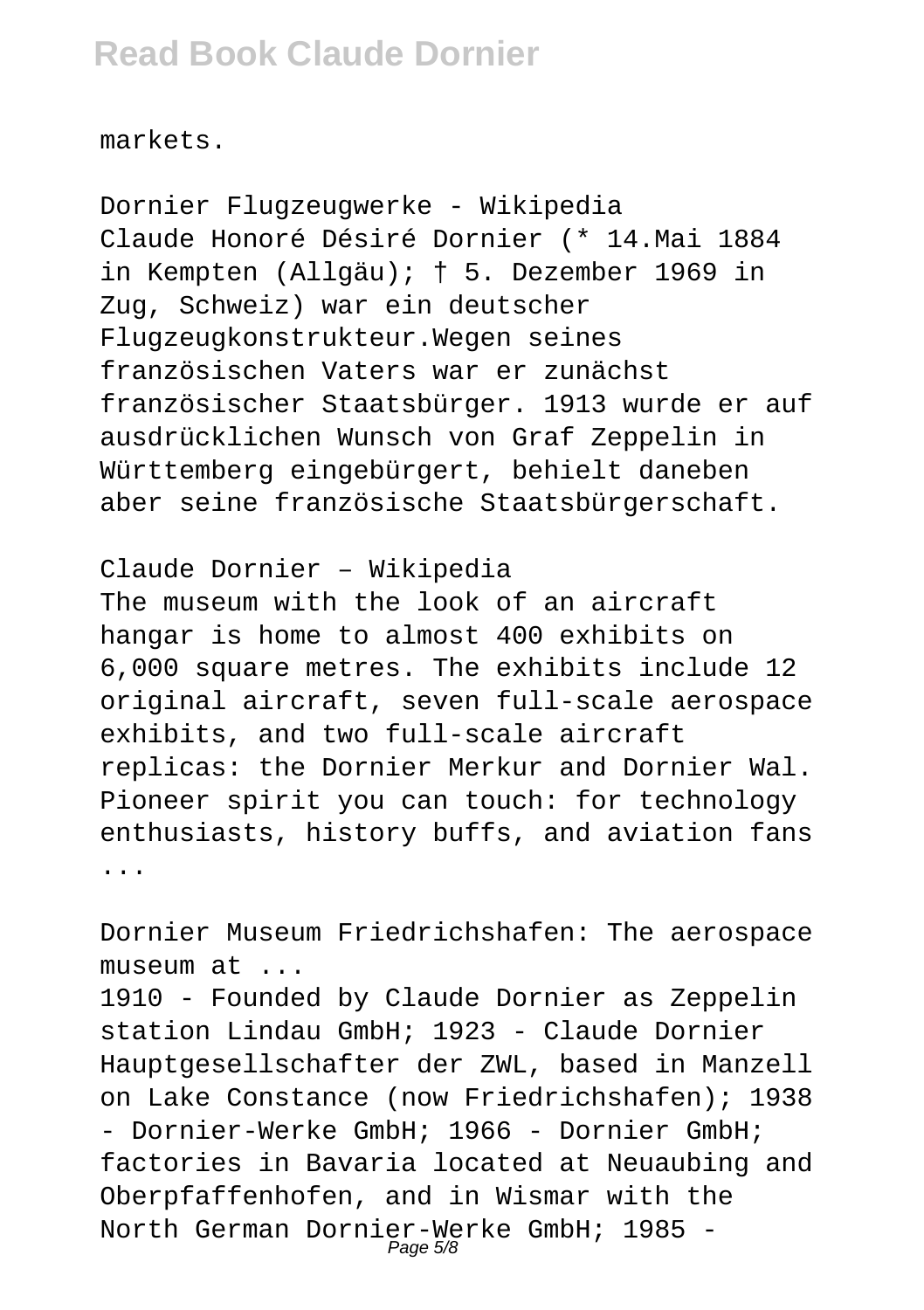became part of Daimler-Benz and later ...

Dornier-Metallbauten GmbH | Science Museum Group Collection

Claude (Claudius) Honoré Desiré Dornier born in Kempten im Allgäu (May 14, 1884 – December 5, 1969) was a German airplane builder and founder of Dornier GmbH. His legacy remains in the aircraft named after him, including the 12-engine Dornier Do X flying boat, for decades the world's largest and most powerful airplane.

Claude Dornier — Wikipedia Republished // WIKI<sub>2</sub>

Claude (Claudius) Honoré Desiré Dornier born in Kempten im Allgäu (May 14, 1884 - December 5, 1969) was a German airplane builder and founder of Dornier GmbH.His legacy remains in the aircraft named after him, including the 12-engine Dornier Do X flying boat, for decades the world's largest and most powerful airplane.

Claude Dornier - Infogalactic: the planetary knowledge core With its fascinating exhibition area the Dornier Museum is also a popular event location. On 5th December was the 50th anniversary of death of the aviation pioneer Prof. Dr. h. c. Claude Dornier. On the occasion of this day the Dornier Foundation arranged a remarkable homage in the Dornier Museum in Friedrichshafen. Page 6/8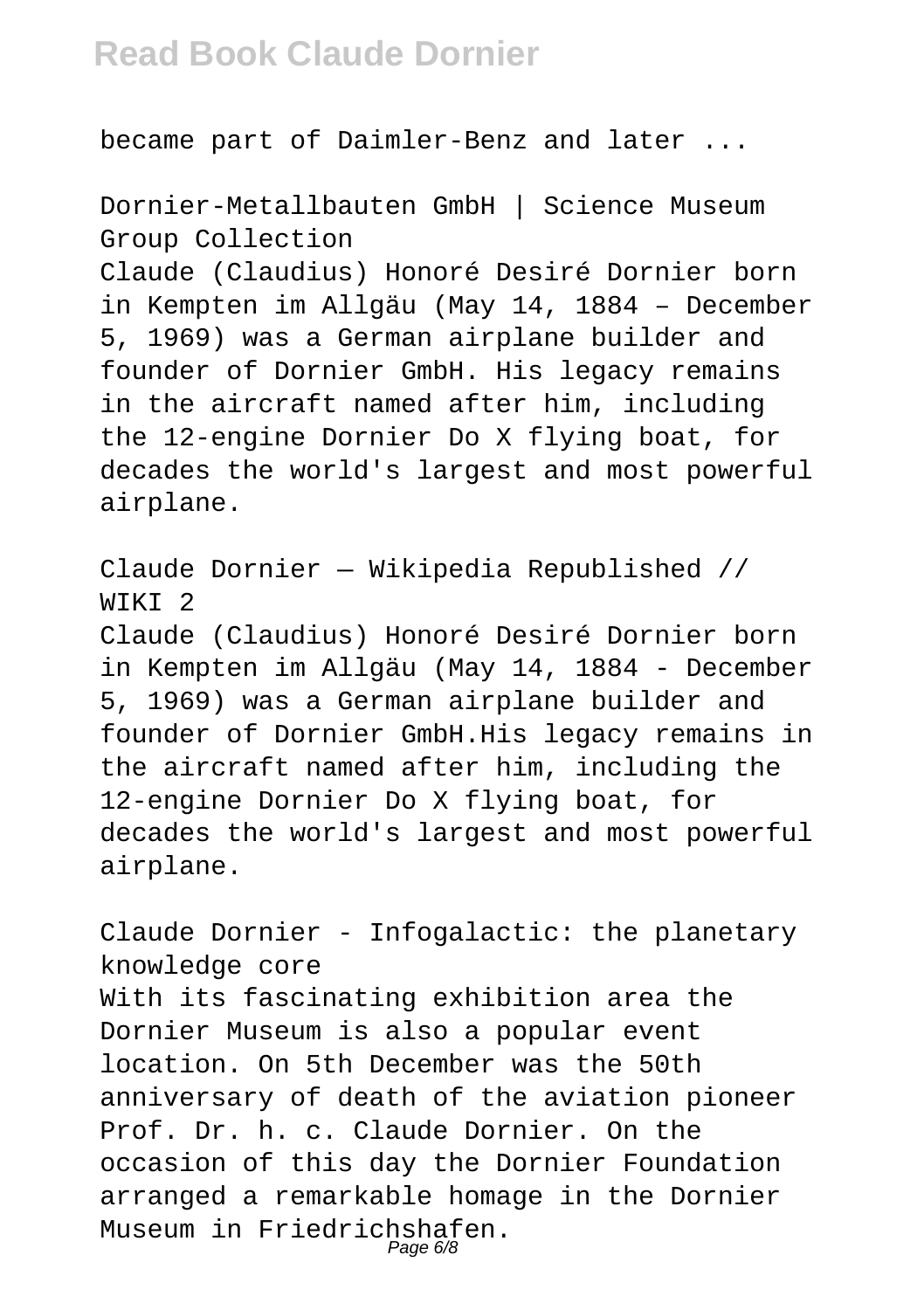Homage to Claude Dornier – Müller-BBM Acoustic Solutions GmbH Claude Dornier durfte nicht nur den gesamten Preis (immerhin 80.000 Goldmark) behalten, welchen das Preußische Kriegsministerium für die Drehbare Luftschiffhalle ausgesetzt hatte, er erhielt seine eigene Abteilung, die "Abt. Do.", die Keimzelle des späteren Dornier-Konzerns. Es geschah auf Graf Zeppelins Drängen, dass er zusätzlich zur französischen auch die deutsche Staatsbürgerschaft ...

Claude Dornier: Ein Leben für die Luftfahrt: Amazon.co.uk ... Claude Dornier, en 1930. Upload media Wikipedia: Name in native language: Claudius Dornier: Date of birth: 14 May 1884 Kempten: Date of death: 5 December 1969 Zug: Country of citizenship: France; Germany; Educated at: Technical University of Munich; Occupation: aerospace engineer; engineer; Political party: National Socialist German Workers' Party (1940) Child: Claudius Dornier; Peter Dornier ...

Category:Claude Dornier - Wikimedia Commons Dornier was founded by Claude Dornier. Born in Bavaria in 1884, Dornier graduated from the Technical University in Munich in 1907. Soon employed as a scientific adviser, Dornier began fundamental research and design. His early findings laid the<br>Page7/8